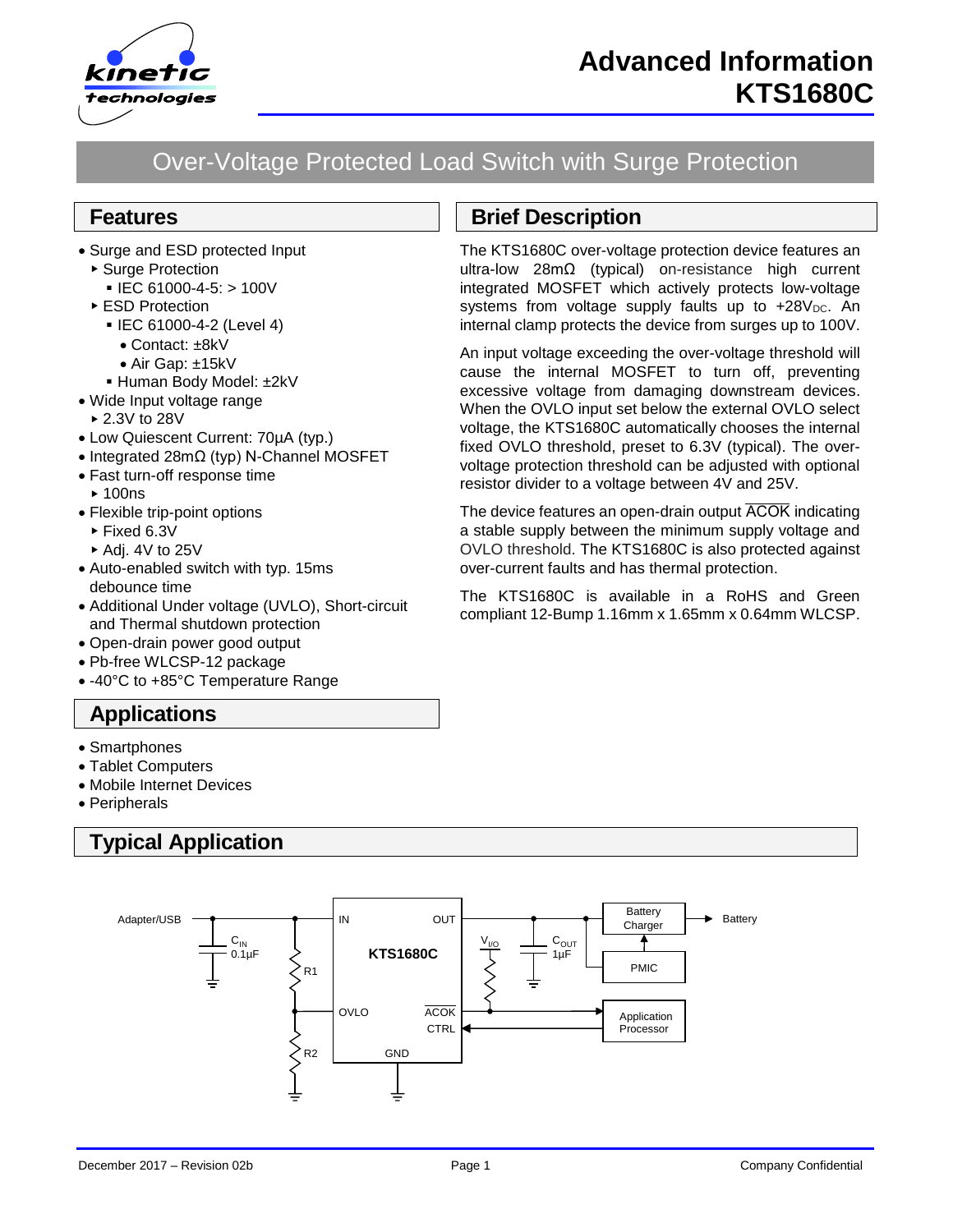

## **Pin Descriptions**

| Pin#              | <b>Name</b> | <b>Function</b>                                                                                                                                                                                                                                      |
|-------------------|-------------|------------------------------------------------------------------------------------------------------------------------------------------------------------------------------------------------------------------------------------------------------|
| A1                | <b>CTRL</b> | OUT power path is Enabled when CTRL is logic Low.                                                                                                                                                                                                    |
| A2, A3, B2        | <b>OUT</b>  | Output of internal main high-current power switch. Connect OUT pins together in the PCB for<br>proper operation.                                                                                                                                     |
| A4, B4, C4        | GND.        | Ground. Connect GND pins together in the PCB for proper operation.                                                                                                                                                                                   |
| <b>B1</b>         | <b>ACOK</b> | Open-drain power good output. ACOK is driven low during normal operation and becomes high<br>impedance when an out-of-range condition is detected. Connect a pull-up resistor between the<br>logic pin and the system rail.                          |
| <b>B3, C2, C3</b> | IN          | Voltage Input. Connect IN pins together in the PCB for proper operation.                                                                                                                                                                             |
| C <sub>1</sub>    | <b>OVLO</b> | External OVLO Adjustment. Connect OVLO to GND when using the internal fixed threshold.<br>Connect a resistor-divider to OVLO to set the adjustable OVLO threshold. The optional external<br>resistor divider is unrelated to the internal threshold. |

#### **WLCSP-12**

TOP VIEW TOP VIEW



XXYY WW

12-Bump 1.16mm x 1.65mm x 0.64mm WLCSP Package

**Top Mark** WW = Device ID Code  $XX =$  Date Code,  $YY =$  Assembly Code ZZZZ = Serial Number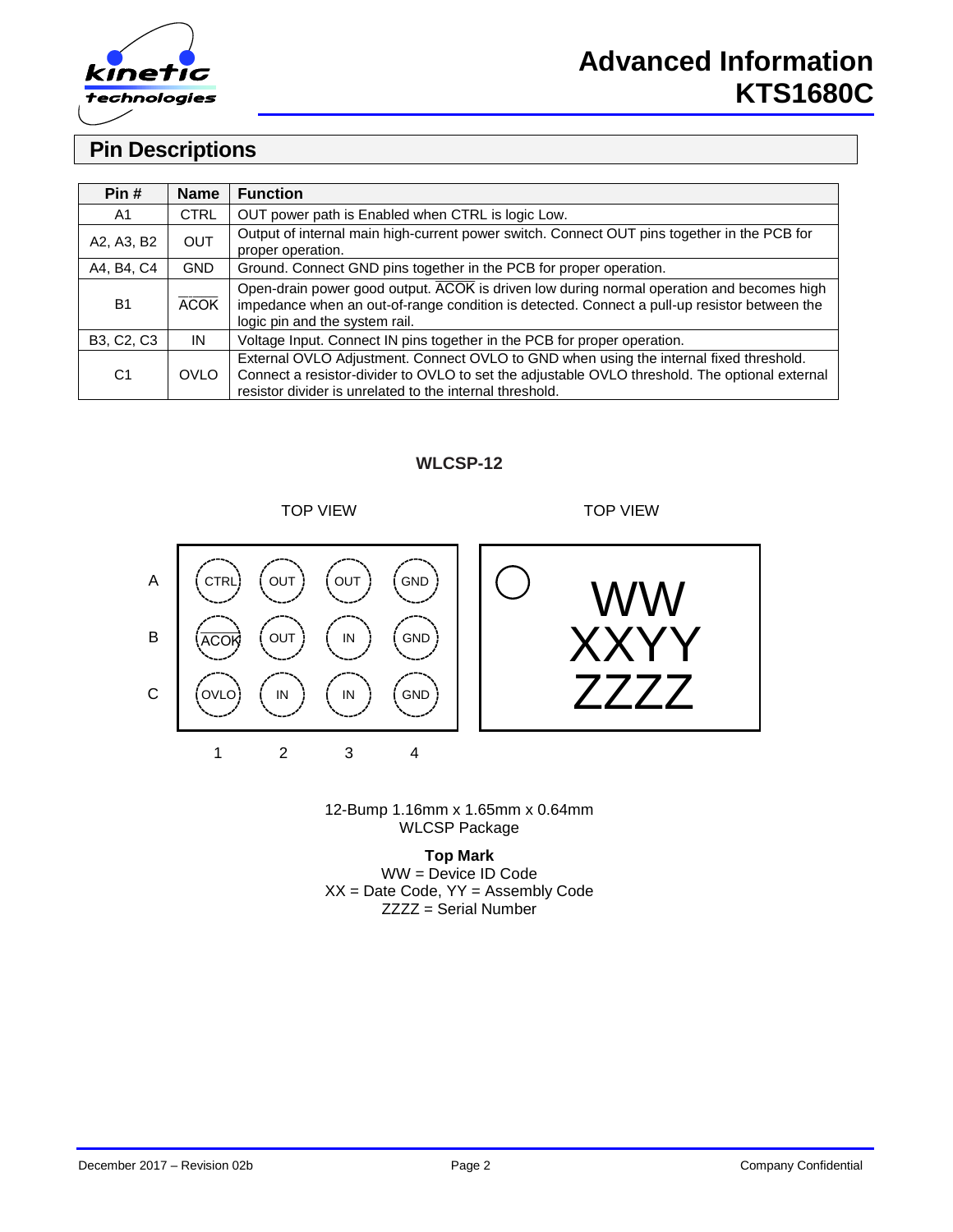

## **Absolute Maximum Ratings<sup>1</sup>**

| <b>Symbol</b>                  | <b>Description</b>                                      |               | <b>Units</b> |
|--------------------------------|---------------------------------------------------------|---------------|--------------|
| IN <sup>2</sup> , OUT          | Input, output Voltages                                  | $-0.3$ to 29  | V            |
| <b>OVLO</b>                    | OVLO Pin                                                | $-0.3$ to $7$ | V            |
| <b>CTRL</b>                    | Control Pin                                             |               | V            |
| <b>ACOK Pin</b><br><b>ACOK</b> |                                                         | $-0.3$ to 6   | V            |
| IN, OUT Current                | <b>Continuous Current</b>                               | 4.5           | A            |
|                                | Peak Current (10msec)                                   | 8             | A            |
| TJ                             | Junction Operating Temperature Range                    | $-40$ to 150  | °C           |
| Ts                             | Storage Temperature Range                               |               | $^{\circ}C$  |
| $\mathsf{T}_{\mathsf{LEAD}}$   | Maximum Soldering Temperature (at leads, 10 sec)<br>260 |               |              |

#### $(T_A = 25^{\circ}C$  unless otherwise noted)

## **Thermal Capabilities**

| Symbol              | <b>Description</b>                                    | Value   | <b>Units</b> |
|---------------------|-------------------------------------------------------|---------|--------------|
| $\theta$ JA         | Thermal Resistance – Junction to Ambient <sup>3</sup> | 73      | $\circ$ CMV  |
| P <sub>D</sub>      | Maximum Power Dissipation at $T_A \leq 25^{\circ}C$   | 1.28    | W            |
| ΔΡ <sub>Ρ</sub> /ΔΤ | Derating Factor Above $T_A = 25^{\circ}C$             | $-12.8$ | $mW$ /°C     |

## **Recommended Operating Range**

| <b>Description</b>            | Value            |
|-------------------------------|------------------|
| Input Voltage Range           | 2.3V to 28V      |
| Output Load Capacitance Range | up to $100\mu F$ |

## **Ordering Information**

| Marking <sup>4</sup><br><b>Part Number</b> |            | <b>Operating Temperature</b>         | Package   |  |
|--------------------------------------------|------------|--------------------------------------|-----------|--|
| KTS1680CFUZ-TR                             | MFXXYY7777 | -40 $^{\circ}$ C to +85 $^{\circ}$ C | WI CSP-12 |  |

l

<sup>1.</sup> Stresses above those listed in Absolute Maximum Ratings may cause permanent damage to the device. Functional operation at conditions other than the operating conditions specified is not implied. Only one Absolute Maximum rating should be applied at any one time.

<sup>2.</sup> Survives burst pulses up to 100V with 2Ω series resistance.

<sup>3.</sup> Junction to Ambient thermal resistance is highly dependent on PCB layout. Values are based on thermal properties of the device when soldered to an EV board

<sup>4.</sup> "XXYYZZZZ" is the date code, assembly code and serial number.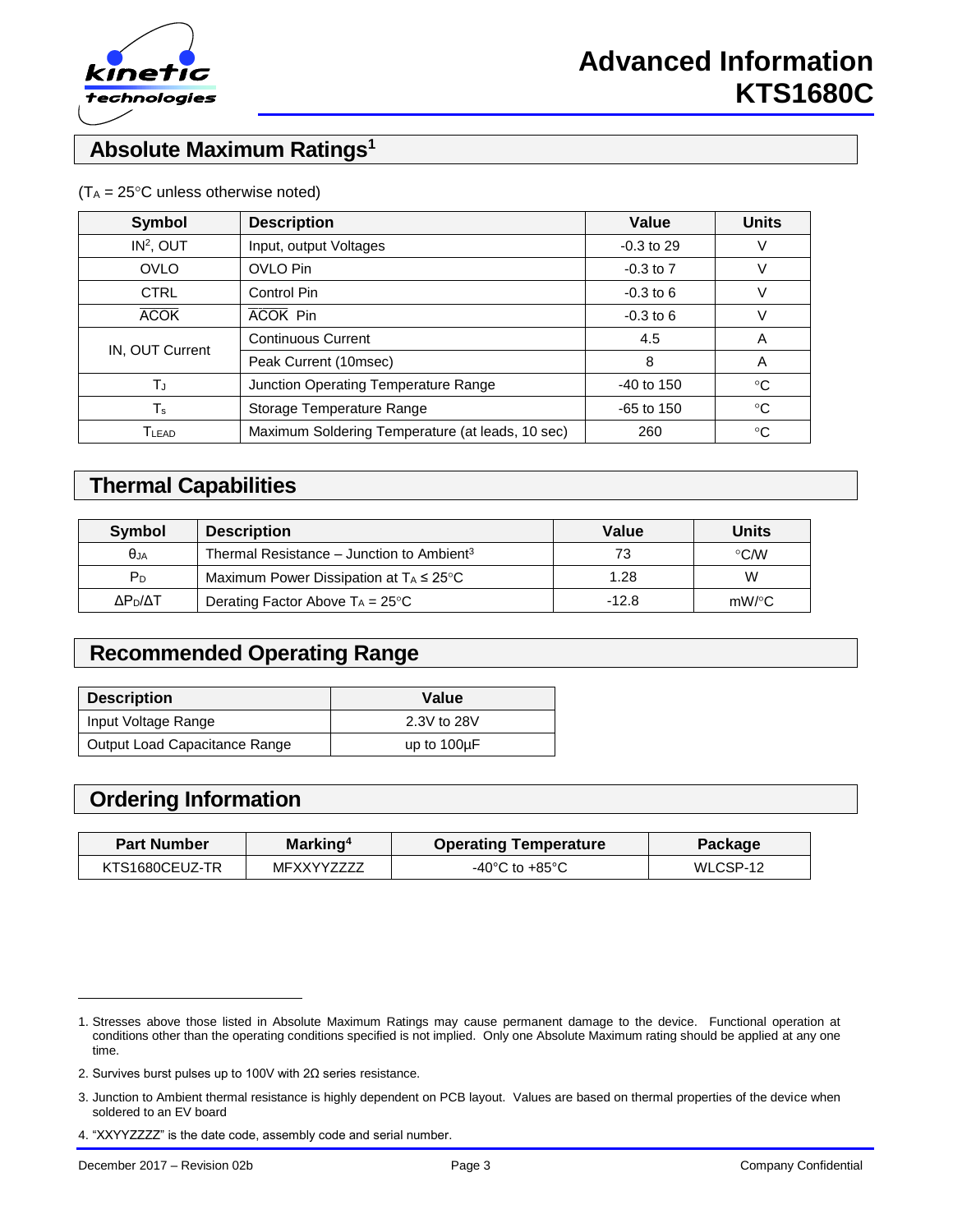

## **Electrical Characteristics<sup>5</sup>**

V<sub>IN</sub> = +2.3V to +28V and C<sub>IN</sub> = 0.1µF. Unless otherwise noted, the *Min* and *Max* specs are applied over the full operation temperature range of –40°C to +85°C, while *Typ* values are specified at room temperature (25°C).  $V_{IN} = 5V$ ,  $I_{IN} \leq 4.5A$ .

| <b>Symbol</b>                 | <b>Description</b>               | <b>Conditions</b>                                | Min    | <b>Typ</b> | <b>Max</b>   | <b>Units</b> |
|-------------------------------|----------------------------------|--------------------------------------------------|--------|------------|--------------|--------------|
| <b>V<sub>IN</sub></b>         | Input operating range            |                                                  | 2.3    |            | 28           | V            |
| <b>VIN CLAMP</b>              | Input clamp voltage              | $I_{IN} = 10mA$ , $T_A = +25°C$                  |        | 32         |              | $\vee$       |
| <b>I</b> IN                   | Input supply current             | $V_{IN} = 5V$                                    |        | 70         | 120          | μA           |
| $I_{IN\_Q}$                   | OVLO supply current              | $V_{OVLO} = 3V$ , $V_{IN} = 5V$ , $V_{OUT} = 0V$ |        | 63         | 120          | $\mu$ A      |
| VIN_UVLO                      | Under voltage lockout threshold  | V <sub>IN</sub> rising                           |        | 1.9        |              | $\vee$       |
| VUVLO_HYST                    | Under voltage lockout hysteresis |                                                  |        | 0.1        |              | $\vee$       |
| VIN_OVLO                      | Internal over voltage trip level | $V_{IN}$ rising, $T_A = +25^{\circ}C$            | 5.9    | 6.3        | 6.6          | $\vee$       |
| VIN_OVLO_HYS                  | <b>OVLO Hysteresis</b>           | $V_{IN}$ falling, $T_A = +25^{\circ}C$           |        | 0.2        |              | $\vee$       |
|                               | <b>OVLO External threshold</b>   | $TA = +25^{\circ}C$                              | 1.15   | 1.21       | 1.27         | $\vee$       |
| VOVLO_TH                      | Adjustable OVLO threshold range  |                                                  | 4      |            | 25           | $\vee$       |
| VOVLO_SEL                     | External OVLO select threshold   |                                                  | 0.2    | 0.25       | 0.3          | $\vee$       |
| R <sub>DS(ON)</sub>           | Switch On-Resistance             | $V_{IN} = 5V$ , $I_{IN} = 1A$ , $T_A = +25$ °C   |        | 28         | 38           | $m\Omega$    |
| lovLo                         | OVLO input leakage current       | $V_{OVLO} = V_{OVLO_TH}$                         | $-0.1$ |            | 0.1          | μA           |
| <b>CTRL</b>                   |                                  |                                                  |        |            |              |              |
| VCTRL H                       | CTRL logic high threshold        |                                                  | 1.4    |            |              | $\vee$       |
| $V_{\text{CTRL\_L}}$          | CTRL logic low threshold         |                                                  |        |            | 0.4          | $\vee$       |
| <b>Digital Signals (ACOK)</b> |                                  |                                                  |        |            |              |              |
| VOL                           | <b>ACOK</b> output low voltage   | $V_{I/O} = 3.3V$ , $I_{SINK} = 1mA$              |        |            | 0.4          | $\vee$       |
| VACOK_LEAK                    | <b>ACOK</b> leakage current      | $V_{I/O}$ = 3.3V, $\overline{ACOK}$ de-asserted  | $-1$   |            | $\mathbf{1}$ | μA           |
| <b>ESD PROTECTION</b>         |                                  |                                                  |        |            |              |              |
|                               | Human Body Model (HBM) Model = 2 | All pins                                         |        | ±2         |              | kV           |
| <b>VESD</b>                   | IEC 61000-4-2 Contact discharge  | IN pin                                           |        | $\pm 8$    |              | kV           |
|                               | IEC 61000-4-2 Air gap discharge  | IN pin                                           |        | ±15        |              | kV           |
| <b>Thermal Shutdown</b>       |                                  |                                                  |        |            |              |              |
|                               | Shutdown Temperature             |                                                  |        | 130        |              | $^{\circ}C$  |
| <b>T</b> SHDN                 | Shutdown Temperature Hysteresis  |                                                  |        | 20         |              | $\circ$ C    |

l

<sup>5.</sup> KTS1680C is guaranteed to meet performance specifications over the –40°C to +85°C operating temperature range by design, characterization and correlation with statistical process controls.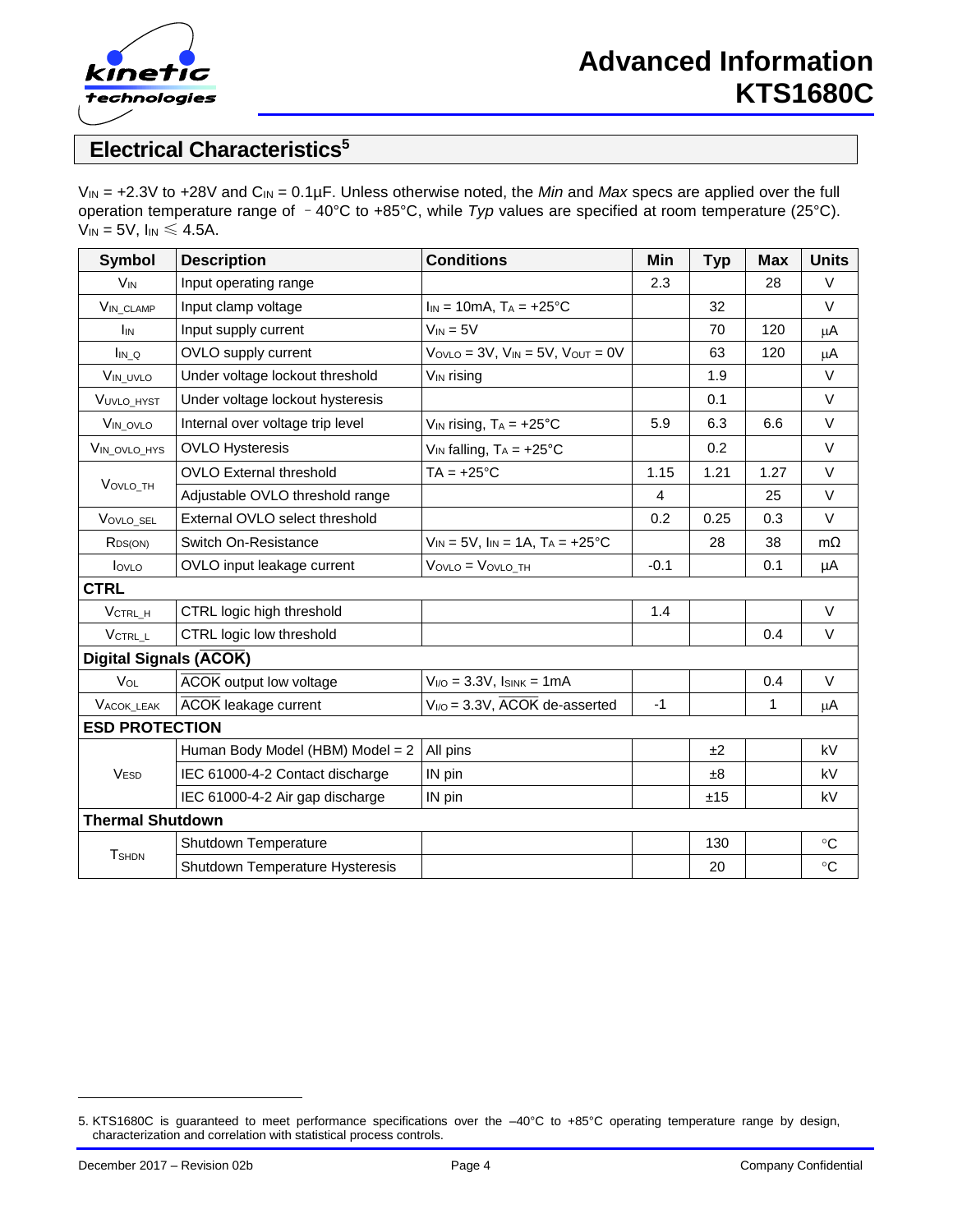

# **Advanced Information KTS1680C**

# **Timing Characteristics (Figure 1)**

| Symbol                  | <b>Description</b>   | <b>Conditions</b>                                                                                                 | Min | Typ | Max | <b>Units</b> |
|-------------------------|----------------------|-------------------------------------------------------------------------------------------------------------------|-----|-----|-----|--------------|
| <b>t</b> <sub>DEB</sub> | Debounce time        | Time from 2.1V $\lt$ V <sub>IN</sub> $\lt$ V <sub>IN</sub> ovLo to Vout =<br>10% of $V_{IN}$                      |     | 15  |     | ms           |
| tss                     | Soft-start time      | $V_{\text{OUT}}$ = 10% of $V_{\text{IN}}$ to soft-start off                                                       |     | 15  |     | ms           |
| ton                     | Switch turn-on time  | $V_{IN} = 5V$ , R <sub>L</sub> = 100 $\Omega$ , C <sub>LOAD</sub> = 100 $\mu$ F,<br>VOUT from 10%, VIN to 90% VIN |     | 2   |     | ms           |
| <b>TOFF</b>             | Switch turn-off time | $V_{IN}$ > Vovlo to Vout = 80% of $V_{IN}$ , R <sub>L</sub> =<br>100 $\Omega$ , V <sub>IN</sub> rising at 2V/us   |     | 100 |     | ns           |



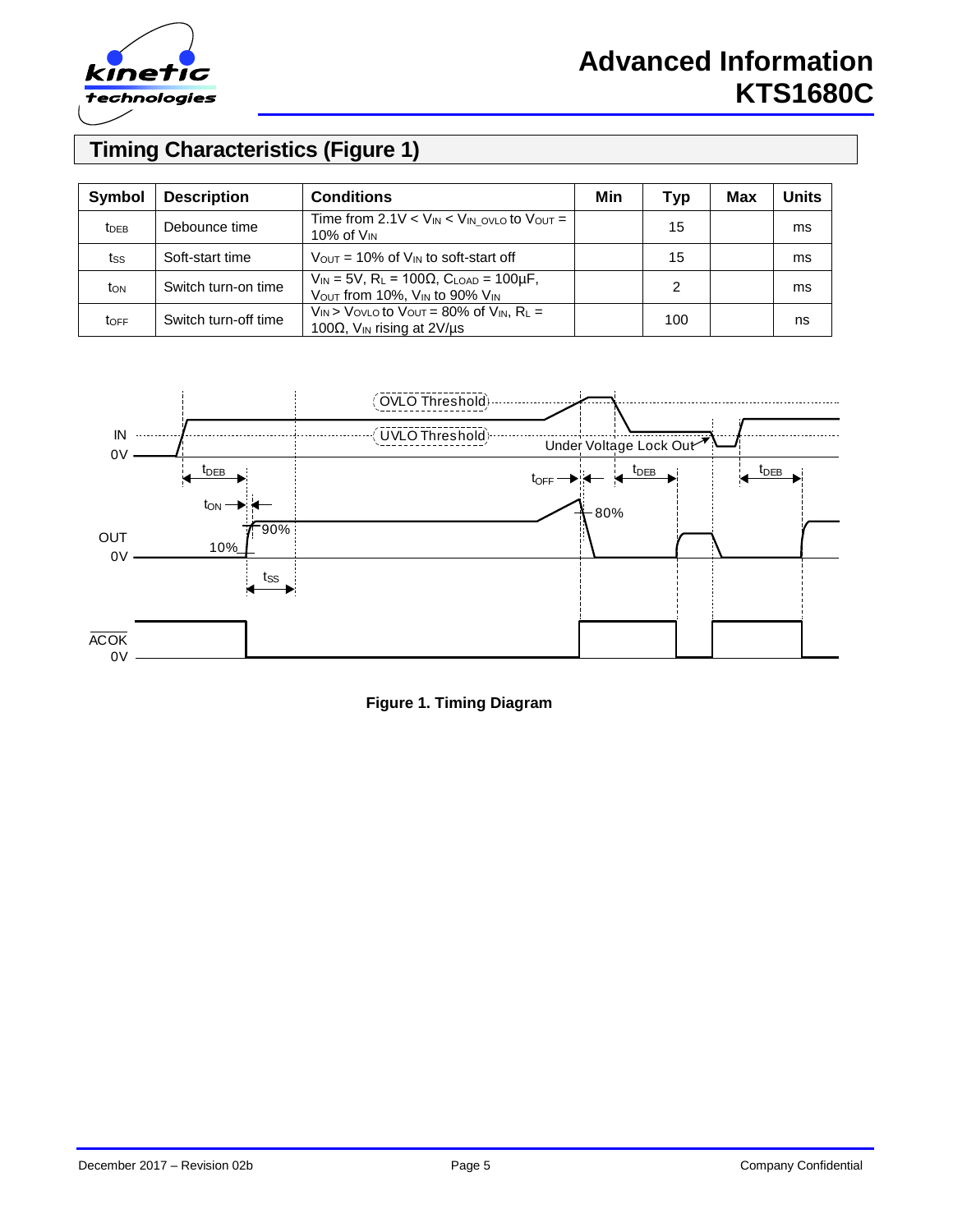

## **Typical Characteristics**

 $V_{IN} = 5V$ ,  $C_{IN} = 0.1 \mu F$ ,  $C_{OUT} = 1 \mu F$ , OVLO pin = GND, Temp = 25°C unless otherwise specified.



Input Supply Current vs. Input Voltage (no load) Normalized Debounce Time vs. Temperature





2.0  $I_{\text{OUT}} = 1A$ Normalized to  $T_A = +25^\circ \text{C}$ 1.5 Normalized R<sub>DS\_ON</sub> Normalized R<sub>DS\_ON</sub> 1.0 0.5 0.0 -40 -15 10 35 60 85 Temperature (°C)



Normalized Fixed OVLO vs. Temperature (OVLO pin GND) Normalized Adjustable OVLO Threshold vs. Temperature

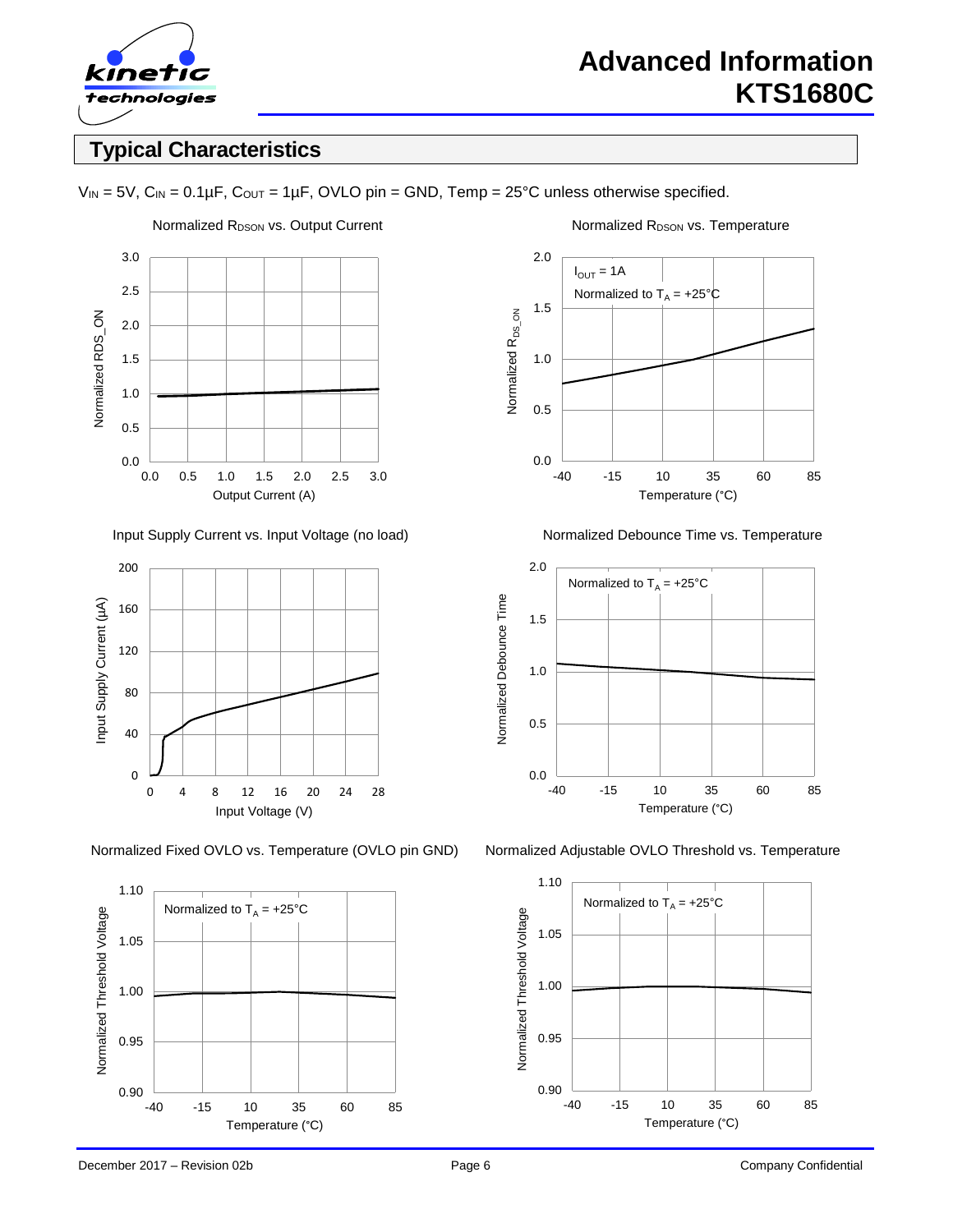

## **Functional Block Diagram**



## **Functional Description**

The KTS1680C is inserted between the power supply or charger source and the load to be protected. The KTS1680C consists of a low resistance switch, under-voltage lockout protection (UVLO), over-voltage monitor and protection (OVLO) and an  $\overline{ACOK}$  output flag.

The KTS1680C switch device features a low on-resistance  $(R_{DSON})$  internal N-Channel MOSFET and protects low-voltage systems against voltage faults up to +28VDC. An internal clamp also protects the device from input surge transients up to 100V. If the input IN pin voltage exceeds the overvoltage threshold, the internal FET is turned off to prevent damage to any downstream components connected to the output. A 15ms debounce time built into the device delays the internal FET turn on time.

The power good flag  $\overline{(ACOK)}$  output pin can notify the system of the normal operation by pulling its output low. When an input power over-voltage or over-temperature occurs, the device releases the internal open-drain and the ACOK output is set to logic high by the external pull-up resistor in order to alert the system.

#### **UVLO (Under Voltage Lockout)**

The device has a built−in under voltage lock out (UVLO) circuit. During V<sub>IN</sub> positive going slope, the output (OUT) remains disconnected from the input (IN) until V<sub>IN</sub> voltage exceeds V<sub>IN UVLO</sub> 1.9V typical. This circuit has a 100mV hysteresis to provide noise immunity.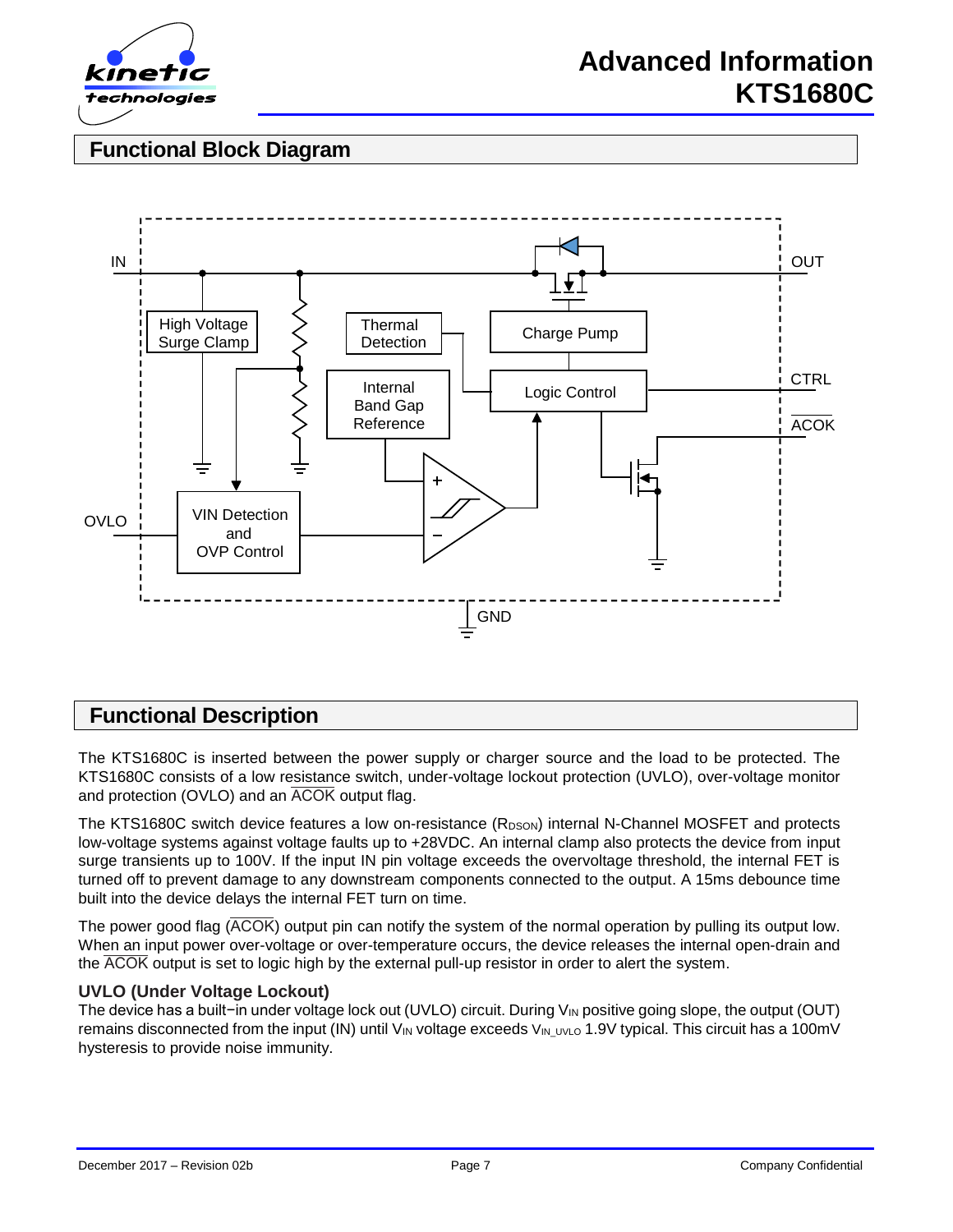

#### **OVLO (Over Voltage Lockout)**

The KTS1680C can be configured for either an internal OVLO threshold, or an adjustable threshold when using the OVLO pin as a sense pin.

By connecting the OVLO pin to ground, the internal OVLO comparator uses the internally fixed OVLO value V<sub>IN</sub> ovlo of 6.3V typical.

If an external resistor-divider is connected to OVLO and VovLo exceeds the OVLO select voltage, VovLo\_SELECT, the internal OVLO comparator reads the IN fraction fixed by the external resistor divider. Starting with R1 = 1M $\Omega$ to minimize current consumption, R2 can be calculated from the following formula:

$$
V_{OVLO\_EXT} = V_{OVLO\_THRESH} \times (1 + \frac{R_1}{R_2})
$$

#### **Internal MOSFET Switch**

In normal operating mode (main power switch turned on), the CTRL input must be set to the logic low state  $(CTRL = GND)$ . The KTS1680C incorporates an internal N-Channel MOSFET with ultra-low R<sub>DS</sub> on-resistance of 28mΩ (typ). The MOSFET is internally driven by a charge pump that generates a necessary gate voltage above IN.

#### **ACOK** Output

The  $\overline{ACOK}$  output is an active-low open-drain flag reporting good operation of the device. A pull-up resistor should be connected from the  $\overline{ACOK}$  pin to the system I/O rail. A fault is flagged when the output is being pulled high in the case of an over-voltage or over-temperature fault occurring.

#### **Thermal Protection**

The internal FET turns off when the junction temperature exceeds +130°C (typ). The device exits thermal shutdown after the junction temperature cools by 20°C (typ) hysteresis.

#### **Input Capacitor**

A 0.1μF or larger capacitor is typically recommended for CIN which should be located as close to the device IN pin as possible. For higher current operation, ceramic capacitors are recommended for CIN. During surge voltage transients, the internal input clamp keeps the input IN pin voltage below 40V, so 50V rated capacitors are ideal for most OVP applications.

#### **Output Capacitor**

A small output capacitor COUT can be added to accommodate various load transient condition.

#### **USB On-The-GO (OTG) Operation**

When used in an OTG application the KTS1680C can provide power from OUT to IN. Initially, the OTG voltage applied at OUT will forward bias the power switch bulk diode and present a voltage drop of approximately 0.7V between OUT and IN. The maximum current in this mode is limited by the thermal performance of the device and at an ambient temperature of 25°C

$$
I_{MAX} = \frac{1.28W}{0.7V} = 1.82A
$$

This is purely a transitionary condition as once the voltage at IN exceeds the UVLO voltage of 1.9V and the debounce time of 15ms has elapsed, the main power switch will turn fully ON, significantly reducing the voltage drop from OUT to IN.